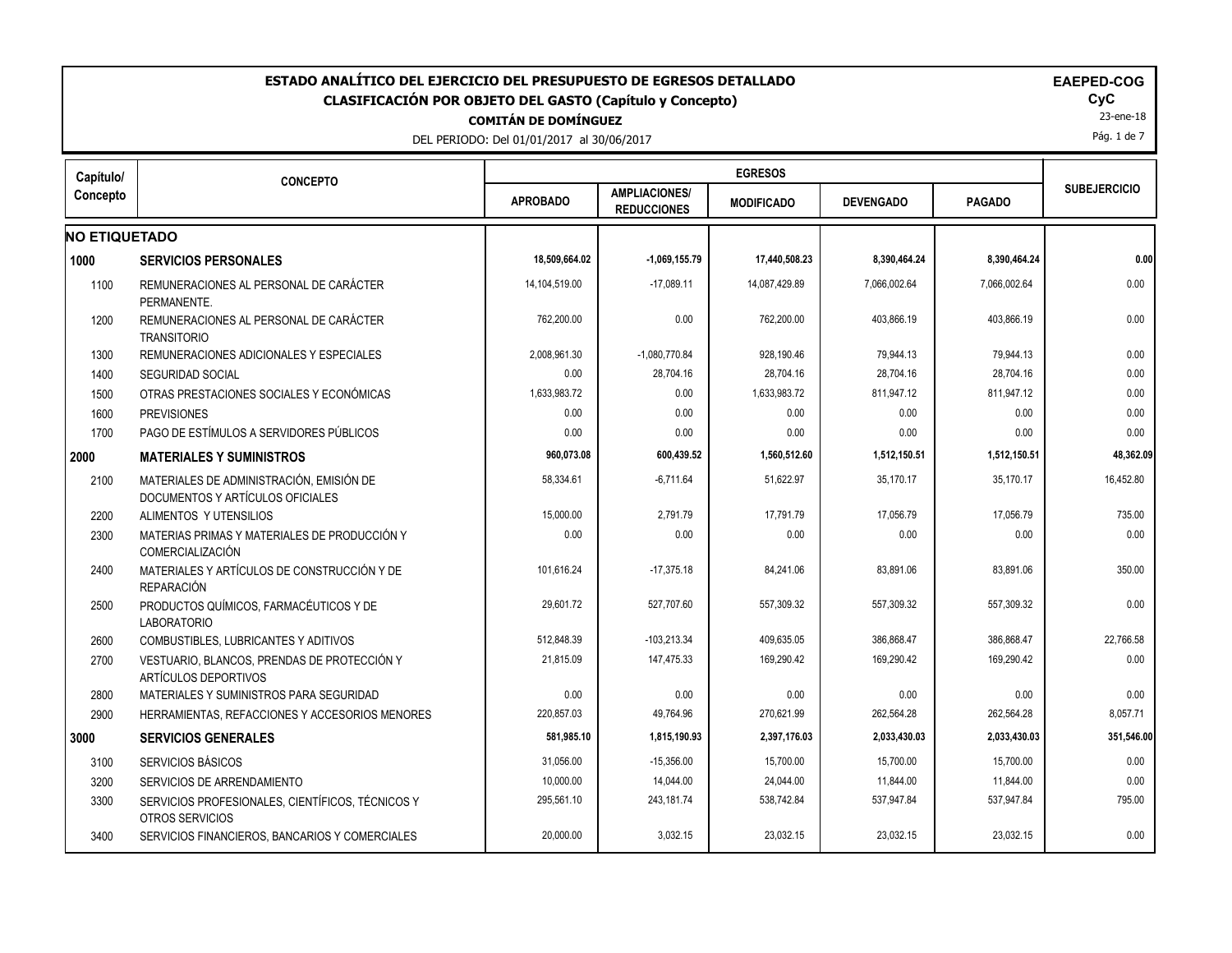DEL PERIODO: Del 01/01/2017 al 30/06/2017

23-ene-18

Pág. 2 de 7

| Capítulo/ | <b>CONCEPTO</b>                                                       |                 |                                            |                   |                  |               |                     |
|-----------|-----------------------------------------------------------------------|-----------------|--------------------------------------------|-------------------|------------------|---------------|---------------------|
| Concepto  |                                                                       | <b>APROBADO</b> | <b>AMPLIACIONES/</b><br><b>REDUCCIONES</b> | <b>MODIFICADO</b> | <b>DEVENGADO</b> | <b>PAGADO</b> | <b>SUBEJERCICIO</b> |
| 3500      | SERVICIOS DE INSTALACIÓN, REPARACIÓN,<br>MANTENIMIENTO Y CONSERVACIÓN | 167.000.00      | 299,126.06                                 | 466,126.06        | 461,452.39       | 461,452.39    | 4,673.67            |
| 3600      | SERVICIOS DE COMUNICACIÓN SOCIAL Y PUBLICIDAD                         | 20,000.00       | 67,377.45                                  | 87,377.45         | 86,657.45        | 86,657.45     | 720.00              |
| 3700      | SERVICIOS DE TRASLADO Y VIÁTICOS                                      | 20.000.00       | $-8,370.04$                                | 11.629.96         | 7.889.20         | 7.889.20      | 3,740.76            |
| 3800      | <b>SERVICIOS OFICIALES</b>                                            | 5,000.00        | $-5,000.00$                                | 0.00              | 0.00             | 0.00          | 0.00                |
| 3900      | OTROS SERVICIOS GENERALES                                             | 13,368.00       | 1,217,155.57                               | 1,230,523.57      | 888,907.00       | 888,907.00    | 341,616.57          |
| 4000      | TRANSFERENCIAS, ASIGNACIONES, SUBSIDIOS Y OTRAS AYI                   | 190,504.80      | 49,845.00                                  | 240,349.80        | 240,349.80       | 240,349.80    | 0.00                |
| 4100      | TRANSFERENCIAS INTERNAS Y ASIGNACIONES AL SECTOR<br>PÚBLICO           | 0.00            | 0.00                                       | 0.00              | 0.00             | 0.00          | 0.00                |
| 4200      | TRANSFERENCIAS AL RESTO DEL SECTOR PÚBLICO                            | 0.00            | 0.00                                       | 0.00              | 0.00             | 0.00          | 0.00                |
| 4300      | SUBSIDIOS Y SUBVENCIONES                                              | 0.00            | 0.00                                       | 0.00              | 0.00             | 0.00          | 0.00                |
| 4400      | AYUDAS SOCIALES                                                       | 190,504.80      | 49,845.00                                  | 240,349.80        | 240,349.80       | 240,349.80    | 0.00                |
| 4500      | PENSIONES Y JUBILACIONES                                              | 0.00            | 0.00                                       | 0.00              | 0.00             | 0.00          | 0.00                |
| 4600      | TRANSFERENCIAS A FIDEICOMISOS, MANDATOS Y OTROS<br>ANÁLOGOS           | 0.00            | 0.00                                       | 0.00              | 0.00             | 0.00          | 0.00                |
| 4700      | TRANSFERENCIAS A LA SEGURIDAD SOCIAL                                  | 0.00            | 0.00                                       | 0.00              | 0.00             | 0.00          | 0.00                |
| 4800      | <b>DONATIVOS</b>                                                      | 0.00            | 0.00                                       | 0.00              | 0.00             | 0.00          | 0.00                |
| 4900      | TRANSFERENCIAS AL EXTERIOR                                            | 0.00            | 0.00                                       | 0.00              | 0.00             | 0.00          | 0.00                |
| 5000      | BIENES MUEBLES, INMUEBLES E INTANGIBLES                               | 5,334.00        | 183,879.00                                 | 189,213.00        | 189,213.00       | 189,213.00    | 0.00                |
| 5100      | MOBILIARIO Y EQUIPO DE ADMINISTRACIÓN                                 | 5,334.00        | $-1.00$                                    | 5,333.00          | 5,333.00         | 5,333.00      | 0.00                |
| 5200      | MOBILIARIO Y EQUIPO EDUCACIONAL Y RECREATIVO                          | 0.00            | 0.00                                       | 0.00              | 0.00             | 0.00          | 0.00                |
| 5300      | EQUIPO E INSTRUMENTAL MÉDICO Y DE LABORATORIO                         | 0.00            | 0.00                                       | 0.00              | 0.00             | 0.00          | 0.00                |
| 5400      | VEHÍCULOS Y EQUIPO DE TRANSPORTE                                      | 0.00            | 0.00                                       | 0.00              | 0.00             | 0.00          | 0.00                |
| 5500      | EQUIPO DE DEFENSA Y SEGURIDAD                                         | 0.00            | 0.00                                       | 0.00              | 0.00             | 0.00          | 0.00                |
| 5600      | MAQUINARIA, OTROS EQUIPOS Y HERRAMIENTAS                              | 0.00            | 183,880.00                                 | 183,880.00        | 183,880.00       | 183,880.00    | 0.00                |
| 5700      | ACTIVOS BIOLÓGICOS                                                    | 0.00            | 0.00                                       | 0.00              | 0.00             | 0.00          | 0.00                |
| 5800      | <b>BIENES INMUEBLES</b>                                               | 0.00            | 0.00                                       | 0.00              | 0.00             | 0.00          | 0.00                |
| 5900      | <b>ACTIVOS INTANGIBLES</b>                                            | 0.00            | 0.00                                       | 0.00              | 0.00             | 0.00          | 0.00                |
| 6000      | <b>INVERSIÓN PÚBLICA</b>                                              | 0.00            | 0.00                                       | 0.00              | 0.00             | 0.00          | 0.00                |
| 6100      | OBRA PÚBLICA EN BIENES DE DOMINIO PÚBLICO                             | 0.00            | 0.00                                       | 0.00              | 0.00             | 0.00          | 0.00                |
| 6200      | OBRA PÚBLICA EN BIENES DE DOMINIO PROPIO                              | 0.00            | 0.00                                       | 0.00              | 0.00             | 0.00          | 0.00                |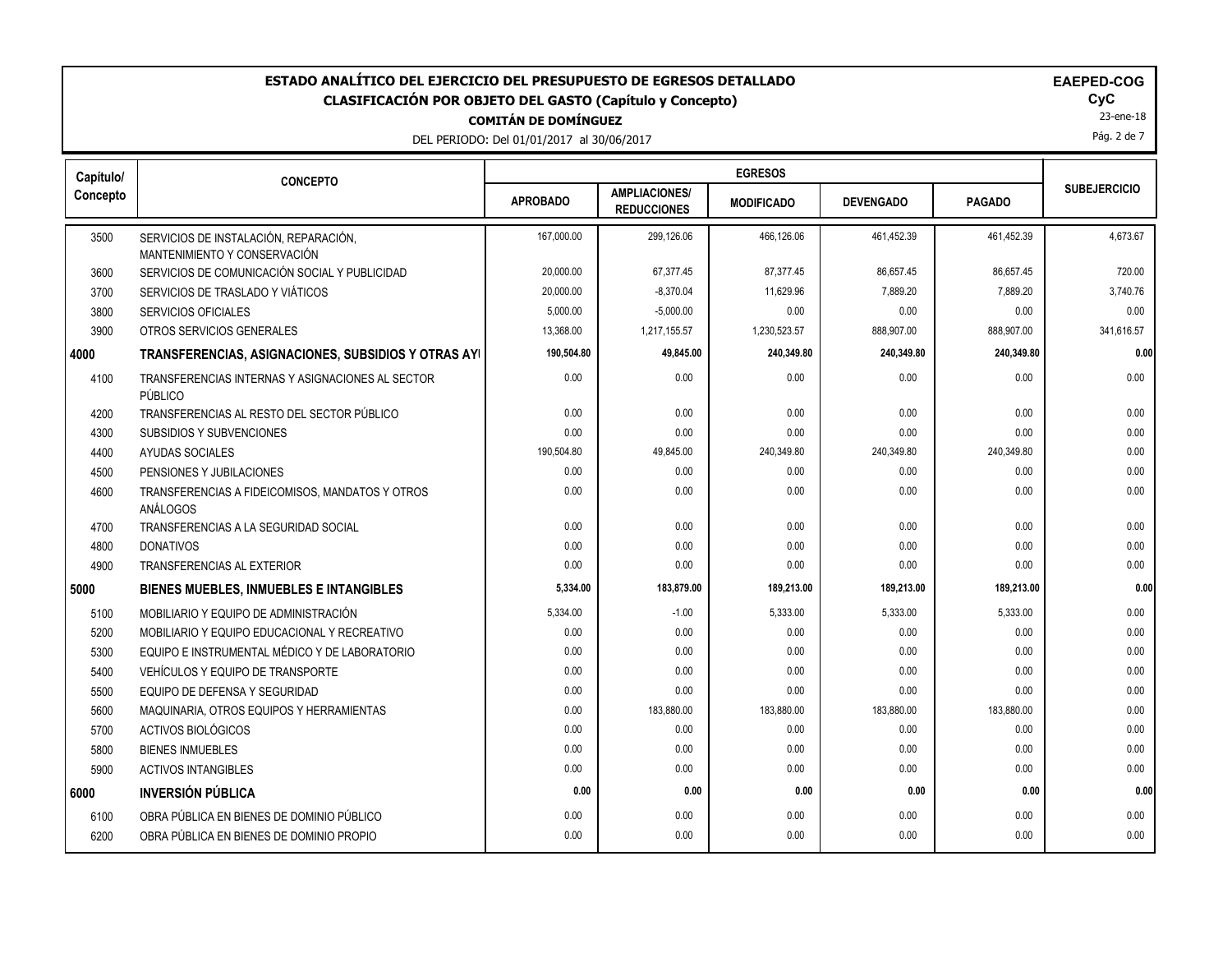# DEL PERIODO: Del 01/01/2017 al 30/06/2017 **COMITÁN DE DOMÍNGUEZ ESTADO ANALÍTICO DEL EJERCICIO DEL PRESUPUESTO DE EGRESOS DETALLADO EAEPED-COG CLASIFICACIÓN POR OBJETO DEL GASTO (Capítulo y Concepto) CyC**

| Capítulo/         | <b>CONCEPTO</b>                                                         |                 |                                            |                   |                  |               |                     |
|-------------------|-------------------------------------------------------------------------|-----------------|--------------------------------------------|-------------------|------------------|---------------|---------------------|
| Concepto          |                                                                         | <b>APROBADO</b> | <b>AMPLIACIONES/</b><br><b>REDUCCIONES</b> | <b>MODIFICADO</b> | <b>DEVENGADO</b> | <b>PAGADO</b> | <b>SUBEJERCICIO</b> |
| 6300              | PROYECTOS PRODUCTIVOS Y ACCIONES DE FOMENTO                             | 0.00            | 0.00                                       | 0.00              | 0.00             | 0.00          | 0.00                |
| 7000              | <b>INVERSIONES FINANCIERAS Y OTRAS PROVISIONES</b>                      | 0.00            | 0.00                                       | 0.00              | 0.00             | 0.00          | 0.00                |
| 7100              | INVERSIONES PARA EL FOMENTO DE ACTIVIDADES<br><b>PRODUCTIVAS</b>        | 0.00            | 0.00                                       | 0.00              | 0.00             | 0.00          | 0.00                |
| 7200              | ACCIONES Y PARTICIPACIONES DE CAPITAL                                   | 0.00            | 0.00                                       | 0.00              | 0.00             | 0.00          | 0.00                |
| 7300              | COMPRA DE TÍTULOS Y VALORES                                             | 0.00            | 0.00                                       | 0.00              | 0.00             | 0.00          | 0.00                |
| 7400              | CONCESIÓN DE PRÉSTAMOS                                                  | 0.00            | 0.00                                       | 0.00              | 0.00             | 0.00          | 0.00                |
| 7500              | INVERSIONES EN FIDEICOMISOS, MANDATOS Y OTROS<br>ANÁLOGOS               | 0.00            | 0.00                                       | 0.00              | 0.00             | 0.00          | 0.00                |
| 7600              | OTRAS INVERSIONES FINANCIERAS                                           | 0.00            | 0.00                                       | 0.00              | 0.00             | 0.00          | 0.00                |
| 7900              | PROVISIONES PARA CONTINGENCIAS Y OTRAS<br><b>EROGACIONES ESPECIALES</b> | 0.00            | 0.00                                       | 0.00              | 0.00             | 0.00          | 0.00                |
| 8000              | PARTICIPACIONES Y APORTACIONES                                          | 0.00            | 0.00                                       | 0.00              | 0.00             | 0.00          | 0.00                |
| 8100              | <b>PARTICIPACIONES</b>                                                  | 0.00            | 0.00                                       | 0.00              | 0.00             | 0.00          | 0.00                |
| 8300              | <b>APORTACIONES</b>                                                     | 0.00            | 0.00                                       | 0.00              | 0.00             | 0.00          | 0.00                |
| 8500              | <b>CONVENIOS</b>                                                        | 0.00            | 0.00                                       | 0.00              | 0.00             | 0.00          | 0.00                |
| 9000              | <b>DEUDA PÚBLICA</b>                                                    | 0.00            | 400,000.00                                 | 400,000.00        | 400,000.00       | 400,000.00    | 0.00                |
| 9100              | AMORTIZACIÓN DE LA DEUDA PÚBLICA                                        | 0.00            | 400,000.00                                 | 400,000.00        | 400,000.00       | 400,000.00    | 0.00                |
| 9200              | INTERESES DE LA DEUDA PÚBLICA                                           | 0.00            | 0.00                                       | 0.00              | 0.00             | 0.00          | 0.00                |
| 9300              | COMISIONES DE LA DEUDA PÚBLICA                                          | 0.00            | 0.00                                       | 0.00              | 0.00             | 0.00          | 0.00                |
| 9400              | GASTOS DE LA DEUDA PÚBLICA                                              | 0.00            | 0.00                                       | 0.00              | 0.00             | 0.00          | 0.00                |
| 9500              | COSTO POR COBERTURAS                                                    | 0.00            | 0.00                                       | 0.00              | 0.00             | 0.00          | 0.00                |
| 9600              | APOYOS FINANCIEROS                                                      | 0.00            | 0.00                                       | 0.00              | 0.00             | 0.00          | 0.00                |
| 9900              | ADEUDOS DE EJERCICIOS FISCALES ANTERIORES<br>(ADEFAS)                   | 0.00            | 0.00                                       | 0.00              | 0.00             | 0.00          | 0.00                |
| <b>ETIQUETADO</b> |                                                                         |                 |                                            |                   |                  |               |                     |
| 1000              | <b>SERVICIOS PERSONALES</b>                                             | 0.00            | 0.00                                       | 0.00              | 0.00             | 0.00          | 0.00                |
| 1100              | REMUNERACIONES AL PERSONAL DE CARÁCTER<br>PERMANENTE.                   | 0.00            | 0.00                                       | 0.00              | 0.00             | 0.00          | 0.00                |
|                   |                                                                         |                 |                                            |                   |                  |               |                     |

23-ene-18

Pág. 3 de 7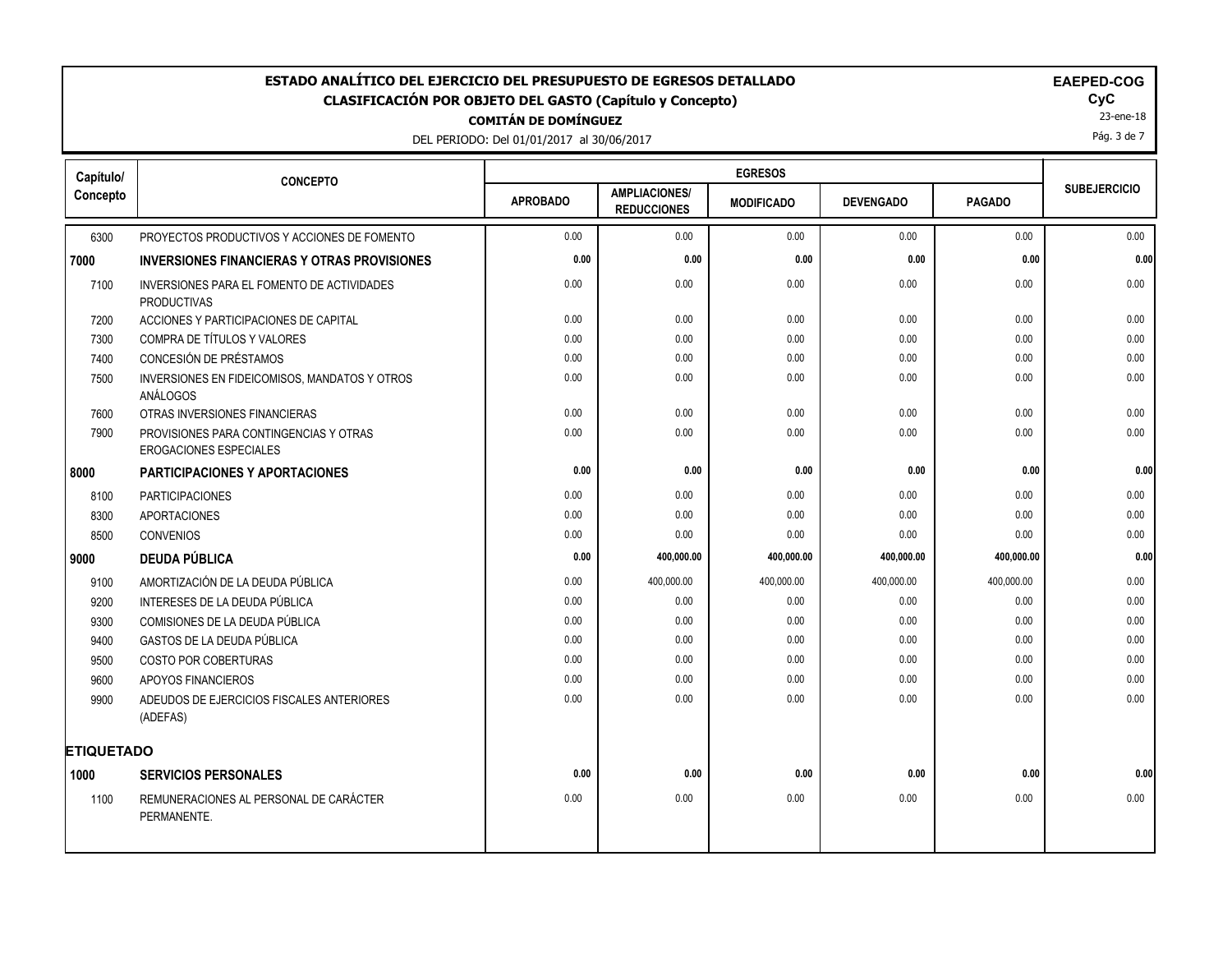DEL PERIODO: Del 01/01/2017 al 30/06/2017

23-ene-18

Pág. 4 de 7

| Capítulo/ | <b>CONCEPTO</b>                                                              |                 |                                            |                   |                  |               |                     |
|-----------|------------------------------------------------------------------------------|-----------------|--------------------------------------------|-------------------|------------------|---------------|---------------------|
| Concepto  |                                                                              | <b>APROBADO</b> | <b>AMPLIACIONES/</b><br><b>REDUCCIONES</b> | <b>MODIFICADO</b> | <b>DEVENGADO</b> | <b>PAGADO</b> | <b>SUBEJERCICIO</b> |
| 1200      | REMUNERACIONES AL PERSONAL DE CARÁCTER<br><b>TRANSITORIO</b>                 | 0.00            | 0.00                                       | 0.00              | 0.00             | 0.00          | 0.00                |
| 1300      | REMUNERACIONES ADICIONALES Y ESPECIALES                                      | 0.00            | 0.00                                       | 0.00              | 0.00             | 0.00          | 0.00                |
| 1400      | <b>SEGURIDAD SOCIAL</b>                                                      | 0.00            | 0.00                                       | 0.00              | 0.00             | 0.00          | 0.00                |
| 1500      | OTRAS PRESTACIONES SOCIALES Y ECONÓMICAS                                     | 0.00            | 0.00                                       | 0.00              | 0.00             | 0.00          | 0.00                |
| 1600      | <b>PREVISIONES</b>                                                           | 0.00            | 0.00                                       | 0.00              | 0.00             | 0.00          | 0.00                |
| 1700      | PAGO DE ESTÍMULOS A SERVIDORES PÚBLICOS                                      | 0.00            | 0.00                                       | 0.00              | 0.00             | 0.00          | 0.00                |
| 2000      | <b>MATERIALES Y SUMINISTROS</b>                                              | 0.00            | 0.00                                       | 0.00              | 0.00             | 0.00          | 0.00                |
| 2100      | MATERIALES DE ADMINISTRACIÓN, EMISIÓN DE<br>DOCUMENTOS Y ARTÍCULOS OFICIALES | 0.00            | 0.00                                       | 0.00              | 0.00             | 0.00          | 0.00                |
| 2200      | ALIMENTOS Y UTENSILIOS                                                       | 0.00            | 0.00                                       | 0.00              | 0.00             | 0.00          | 0.00                |
| 2300      | MATERIAS PRIMAS Y MATERIALES DE PRODUCCIÓN Y<br><b>COMERCIALIZACIÓN</b>      | 0.00            | 0.00                                       | 0.00              | 0.00             | 0.00          | 0.00                |
| 2400      | MATERIALES Y ARTÍCULOS DE CONSTRUCCIÓN Y DE<br><b>REPARACIÓN</b>             | 0.00            | 0.00                                       | 0.00              | 0.00             | 0.00          | 0.00                |
| 2500      | PRODUCTOS QUÍMICOS, FARMACÉUTICOS Y DE<br><b>LABORATORIO</b>                 | 0.00            | 0.00                                       | 0.00              | 0.00             | 0.00          | 0.00                |
| 2600      | COMBUSTIBLES, LUBRICANTES Y ADITIVOS                                         | 0.00            | 0.00                                       | 0.00              | 0.00             | 0.00          | 0.00                |
| 2700      | VESTUARIO, BLANCOS, PRENDAS DE PROTECCIÓN Y<br>ARTÍCULOS DEPORTIVOS          | 0.00            | 0.00                                       | 0.00              | 0.00             | 0.00          | 0.00                |
| 2800      | MATERIALES Y SUMINISTROS PARA SEGURIDAD                                      | 0.00            | 0.00                                       | 0.00              | 0.00             | 0.00          | 0.00                |
| 2900      | HERRAMIENTAS, REFACCIONES Y ACCESORIOS MENORES                               | 0.00            | 0.00                                       | 0.00              | 0.00             | 0.00          | 0.00                |
| 3000      | <b>SERVICIOS GENERALES</b>                                                   | 0.00            | 0.00                                       | 0.00              | 0.00             | 0.00          | 0.00                |
| 3100      | SERVICIOS BÁSICOS                                                            | 0.00            | 0.00                                       | 0.00              | 0.00             | 0.00          | 0.00                |
| 3200      | SERVICIOS DE ARRENDAMIENTO                                                   | 0.00            | 0.00                                       | 0.00              | 0.00             | 0.00          | 0.00                |
| 3300      | SERVICIOS PROFESIONALES, CIENTÍFICOS, TÉCNICOS Y<br>OTROS SERVICIOS          | 0.00            | 0.00                                       | 0.00              | 0.00             | 0.00          | 0.00                |
| 3400      | SERVICIOS FINANCIEROS, BANCARIOS Y COMERCIALES                               | 0.00            | 0.00                                       | 0.00              | 0.00             | 0.00          | 0.00                |
| 3500      | SERVICIOS DE INSTALACIÓN, REPARACIÓN,<br>MANTENIMIENTO Y CONSERVACIÓN        | 0.00            | 0.00                                       | 0.00              | 0.00             | 0.00          | 0.00                |
| 3600      | SERVICIOS DE COMUNICACIÓN SOCIAL Y PUBLICIDAD                                | 0.00            | 0.00                                       | 0.00              | 0.00             | 0.00          | 0.00                |
| 3700      | SERVICIOS DE TRASLADO Y VIÁTICOS                                             | 0.00            | 0.00                                       | 0.00              | 0.00             | 0.00          | 0.00                |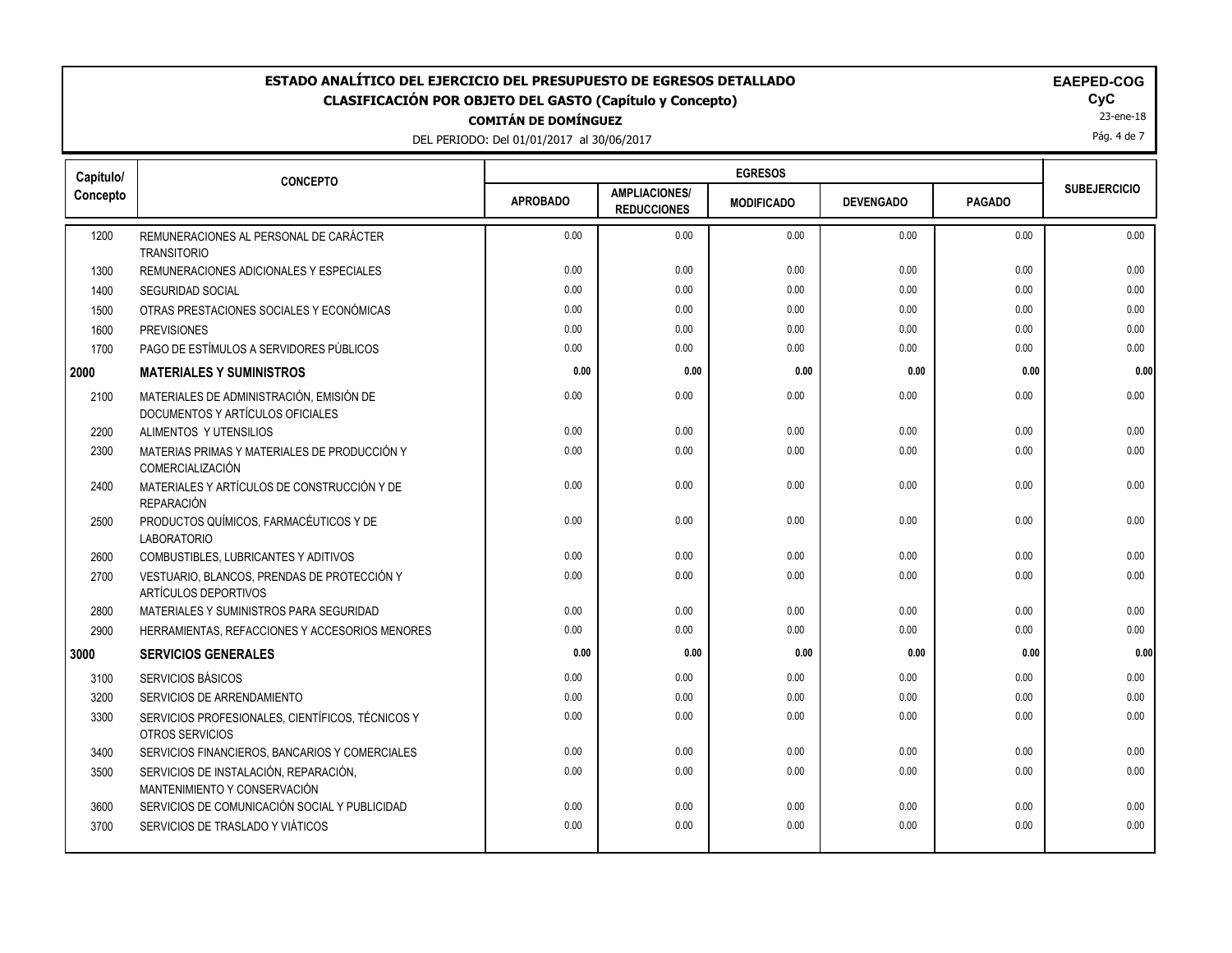DEL PERIODO: Del 01/01/2017 al 30/06/2017

23-ene-18

Pág. 5 de 7

| Capítulo/ | <b>CONCEPTO</b>                                             |                 |                                            |                   |                  |               |                     |
|-----------|-------------------------------------------------------------|-----------------|--------------------------------------------|-------------------|------------------|---------------|---------------------|
| Concepto  |                                                             | <b>APROBADO</b> | <b>AMPLIACIONES/</b><br><b>REDUCCIONES</b> | <b>MODIFICADO</b> | <b>DEVENGADO</b> | <b>PAGADO</b> | <b>SUBEJERCICIO</b> |
| 3800      | <b>SERVICIOS OFICIALES</b>                                  | 0.00            | 0.00                                       | 0.00              | 0.00             | 0.00          | 0.00                |
| 3900      | OTROS SERVICIOS GENERALES                                   | 0.00            | 0.00                                       | 0.00              | 0.00             | 0.00          | 0.00                |
| 4000      | TRANSFERENCIAS, ASIGNACIONES, SUBSIDIOS Y OTRAS AYI         | 0.00            | 0.00                                       | 0.00              | 0.00             | 0.00          | 0.00                |
| 4100      | TRANSFERENCIAS INTERNAS Y ASIGNACIONES AL SECTOR<br>PÚBLICO | 0.00            | 0.00                                       | 0.00              | 0.00             | 0.00          | 0.00                |
| 4200      | TRANSFERENCIAS AL RESTO DEL SECTOR PÚBLICO                  | 0.00            | 0.00                                       | 0.00              | 0.00             | 0.00          | 0.00                |
| 4300      | <b>SUBSIDIOS Y SUBVENCIONES</b>                             | 0.00            | 0.00                                       | 0.00              | 0.00             | 0.00          | 0.00                |
| 4400      | AYUDAS SOCIALES                                             | 0.00            | 0.00                                       | 0.00              | 0.00             | 0.00          | 0.00                |
| 4500      | PENSIONES Y JUBILACIONES                                    | 0.00            | 0.00                                       | 0.00              | 0.00             | 0.00          | 0.00                |
| 4600      | TRANSFERENCIAS A FIDEICOMISOS, MANDATOS Y OTROS<br>ANÁLOGOS | 0.00            | 0.00                                       | 0.00              | 0.00             | 0.00          | 0.00                |
| 4700      | TRANSFERENCIAS A LA SEGURIDAD SOCIAL                        | 0.00            | 0.00                                       | 0.00              | 0.00             | 0.00          | 0.00                |
| 4800      | <b>DONATIVOS</b>                                            | 0.00            | 0.00                                       | 0.00              | 0.00             | 0.00          | 0.00                |
| 4900      | <b>TRANSFERENCIAS AL EXTERIOR</b>                           | 0.00            | 0.00                                       | 0.00              | 0.00             | 0.00          | 0.00                |
| 5000      | <b>BIENES MUEBLES, INMUEBLES E INTANGIBLES</b>              | 0.00            | 0.00                                       | 0.00              | 0.00             | 0.00          | 0.00                |
| 5100      | MOBILIARIO Y EQUIPO DE ADMINISTRACIÓN                       | 0.00            | 0.00                                       | 0.00              | 0.00             | 0.00          | 0.00                |
| 5200      | MOBILIARIO Y EQUIPO EDUCACIONAL Y RECREATIVO                | 0.00            | 0.00                                       | 0.00              | 0.00             | 0.00          | 0.00                |
| 5300      | EQUIPO E INSTRUMENTAL MÉDICO Y DE LABORATORIO               | 0.00            | 0.00                                       | 0.00              | 0.00             | 0.00          | 0.00                |
| 5400      | VEHÍCULOS Y EQUIPO DE TRANSPORTE                            | 0.00            | 0.00                                       | 0.00              | 0.00             | 0.00          | 0.00                |
| 5500      | EQUIPO DE DEFENSA Y SEGURIDAD                               | 0.00            | 0.00                                       | 0.00              | 0.00             | 0.00          | 0.00                |
| 5600      | MAQUINARIA, OTROS EQUIPOS Y HERRAMIENTAS                    | 0.00            | 0.00                                       | 0.00              | 0.00             | 0.00          | 0.00                |
| 5700      | ACTIVOS BIOLÓGICOS                                          | 0.00            | 0.00                                       | 0.00              | 0.00             | 0.00          | 0.00                |
| 5800      | <b>BIENES INMUEBLES</b>                                     | 0.00            | 0.00                                       | 0.00              | 0.00             | 0.00          | 0.00                |
| 5900      | <b>ACTIVOS INTANGIBLES</b>                                  | 0.00            | 0.00                                       | 0.00              | 0.00             | 0.00          | 0.00                |
| 6000      | <b>INVERSIÓN PÚBLICA</b>                                    | 0.00            | 0.00                                       | 0.00              | 0.00             | 0.00          | 0.00                |
| 6100      | OBRA PÚBLICA EN BIENES DE DOMINIO PÚBLICO                   | 0.00            | 0.00                                       | 0.00              | 0.00             | 0.00          | 0.00                |
| 6200      | OBRA PÚBLICA EN BIENES DE DOMINIO PROPIO                    | 0.00            | 0.00                                       | 0.00              | 0.00             | 0.00          | 0.00                |
| 6300      | PROYECTOS PRODUCTIVOS Y ACCIONES DE FOMENTO                 | 0.00            | 0.00                                       | 0.00              | 0.00             | 0.00          | 0.00                |
| 7000      | <b>INVERSIONES FINANCIERAS Y OTRAS PROVISIONES</b>          | 0.00            | 0.00                                       | 0.00              | 0.00             | 0.00          | 0.00                |
|           |                                                             |                 |                                            |                   |                  |               |                     |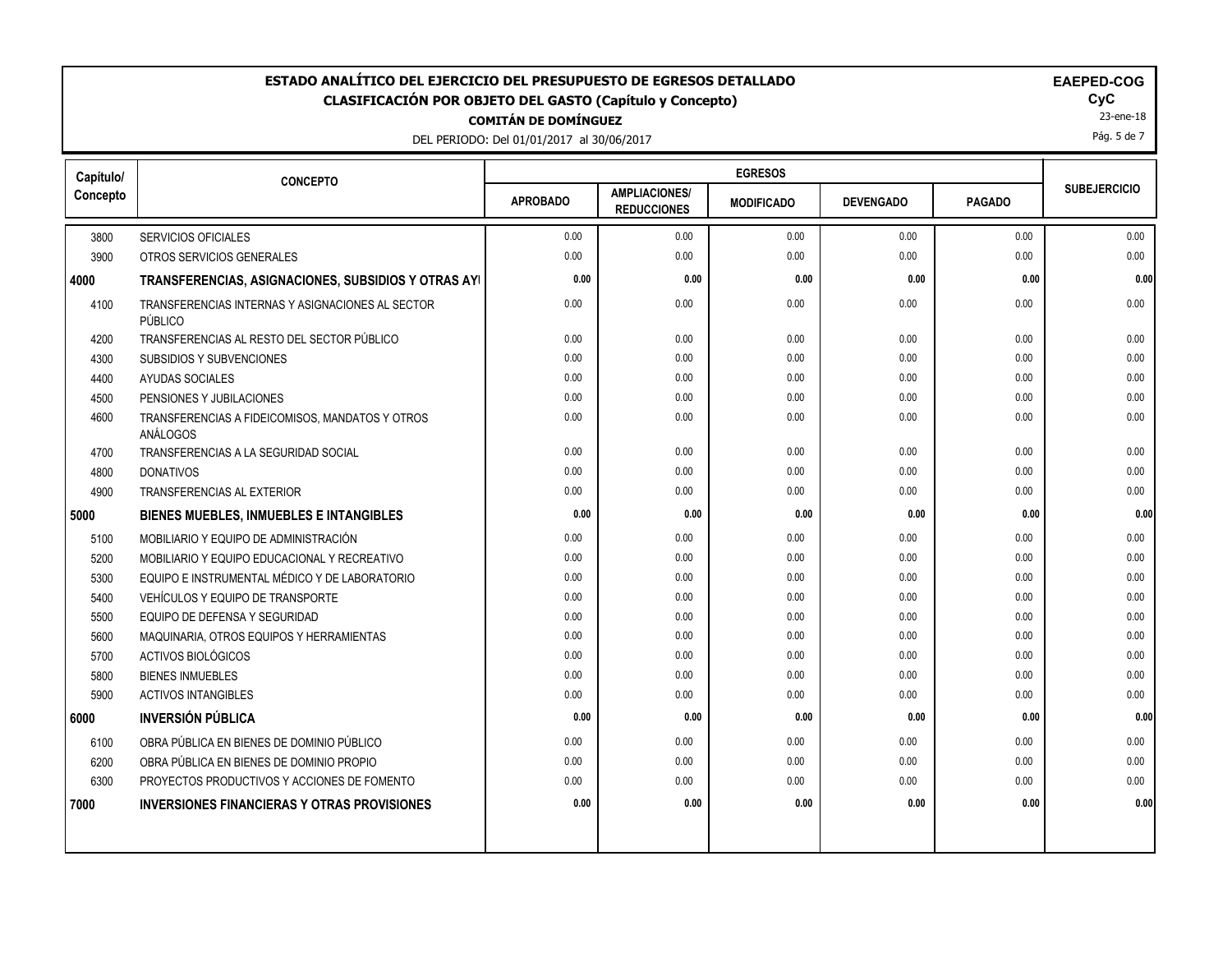DEL PERIODO: De

| ITÀN DE DOMÍNGUEZ           |                |  |
|-----------------------------|----------------|--|
| el 01/01/2017 al 30/06/2017 |                |  |
|                             | <b>EGRESOS</b> |  |
|                             |                |  |

|  |  | EAE |
|--|--|-----|
|  |  |     |
|  |  |     |

23-ene-18 Pág. 6 de 7

| Capítulo/ | <b>CONCEPTO</b>                                                         |                 |                                            |                   |                  |               |                     |
|-----------|-------------------------------------------------------------------------|-----------------|--------------------------------------------|-------------------|------------------|---------------|---------------------|
| Concepto  |                                                                         | <b>APROBADO</b> | <b>AMPLIACIONES/</b><br><b>REDUCCIONES</b> | <b>MODIFICADO</b> | <b>DEVENGADO</b> | <b>PAGADO</b> | <b>SUBEJERCICIO</b> |
| 7100      | INVERSIONES PARA EL FOMENTO DE ACTIVIDADES<br><b>PRODUCTIVAS</b>        | 0.00            | 0.00                                       | 0.00              | 0.00             | 0.00          | 0.00                |
| 7200      | ACCIONES Y PARTICIPACIONES DE CAPITAL                                   | 0.00            | 0.00                                       | 0.00              | 0.00             | 0.00          | 0.00                |
| 7300      | COMPRA DE TÍTULOS Y VALORES                                             | 0.00            | 0.00                                       | 0.00              | 0.00             | 0.00          | 0.00                |
| 7400      | CONCESIÓN DE PRÉSTAMOS                                                  | 0.00            | 0.00                                       | 0.00              | 0.00             | 0.00          | 0.00                |
| 7500      | INVERSIONES EN FIDEICOMISOS, MANDATOS Y OTROS<br>ANÁLOGOS               | 0.00            | 0.00                                       | 0.00              | 0.00             | 0.00          | 0.00                |
| 7600      | OTRAS INVERSIONES FINANCIERAS                                           | 0.00            | 0.00                                       | 0.00              | 0.00             | 0.00          | 0.00                |
| 7900      | PROVISIONES PARA CONTINGENCIAS Y OTRAS<br><b>EROGACIONES ESPECIALES</b> | 0.00            | 0.00                                       | 0.00              | 0.00             | 0.00          | 0.00                |
| 8000      | <b>PARTICIPACIONES Y APORTACIONES</b>                                   | 0.00            | 0.00                                       | 0.00              | 0.00             | 0.00          | 0.00                |
| 8100      | <b>PARTICIPACIONES</b>                                                  | 0.00            | 0.00                                       | 0.00              | 0.00             | 0.00          | 0.00                |
| 8300      | <b>APORTACIONES</b>                                                     | 0.00            | 0.00                                       | 0.00              | 0.00             | 0.00          | 0.00                |
| 8500      | <b>CONVENIOS</b>                                                        | 0.00            | 0.00                                       | 0.00              | 0.00             | 0.00          | 0.00                |
| 9000      | <b>DEUDA PÚBLICA</b>                                                    | 0.00            | 0.00                                       | 0.00              | 0.00             | 0.00          | 0.00                |
| 9100      | AMORTIZACIÓN DE LA DEUDA PÚBLICA                                        | 0.00            | 0.00                                       | 0.00              | 0.00             | 0.00          | 0.00                |
| 9200      | INTERESES DE LA DEUDA PÚBLICA                                           | 0.00            | 0.00                                       | 0.00              | 0.00             | 0.00          | 0.00                |
| 9300      | COMISIONES DE LA DEUDA PÚBLICA                                          | 0.00            | 0.00                                       | 0.00              | 0.00             | 0.00          | 0.00                |
| 9400      | GASTOS DE LA DEUDA PÚBLICA                                              | 0.00            | 0.00                                       | 0.00              | 0.00             | 0.00          | 0.00                |
| 9500      | <b>COSTO POR COBERTURAS</b>                                             | 0.00            | 0.00                                       | 0.00              | 0.00             | 0.00          | 0.00                |
| 9600      | APOYOS FINANCIEROS                                                      | 0.00            | 0.00                                       | 0.00              | 0.00             | 0.00          | 0.00                |
| 9900      | ADEUDOS DE EJERCICIOS FISCALES ANTERIORES<br>(ADEFAS)                   | 0.00            | 0.00                                       | 0.00              | 0.00             | 0.00          | 0.00                |
|           |                                                                         |                 |                                            |                   |                  |               |                     |